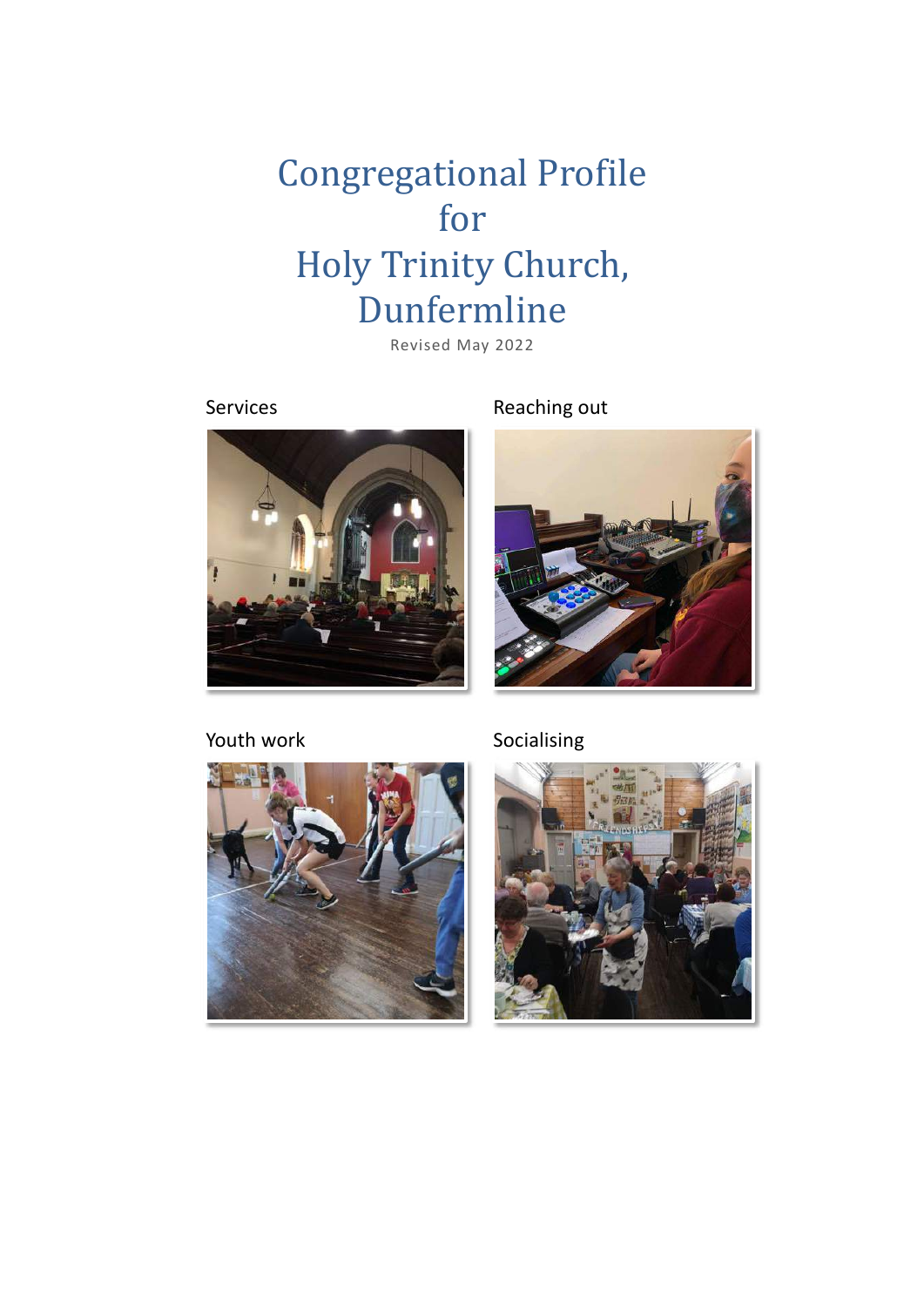

'The congregation of Holy Trinity represents a complete cross-section of the people who live and work in the town and comprises of all age groups, abilities, varied occupations, and interests.

The members of Holy Trinity are very welcoming to all newcomers. They are kind and supportive to each other and are willing to embrace new initiatives.'

Malcolm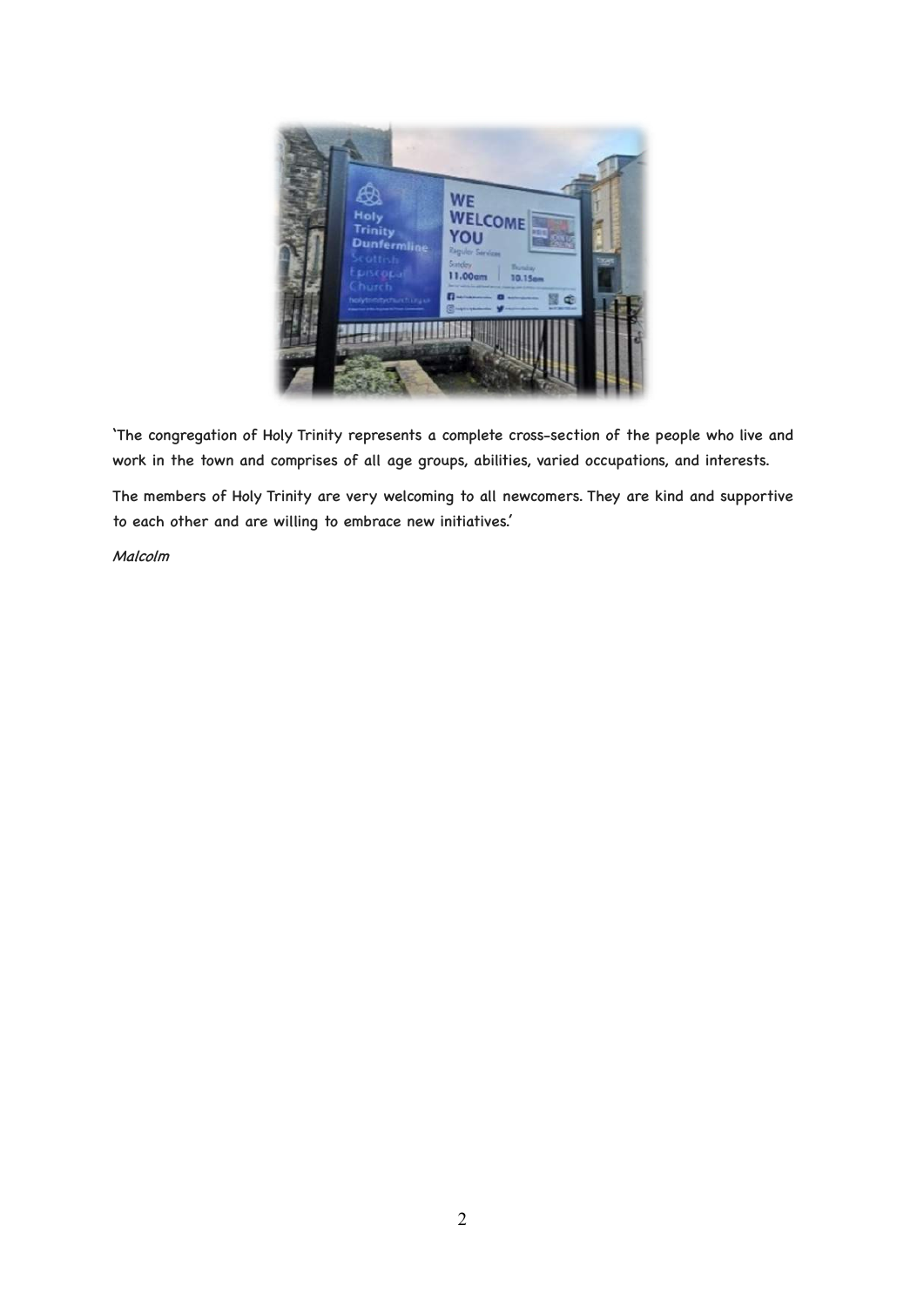# **Table of Contents**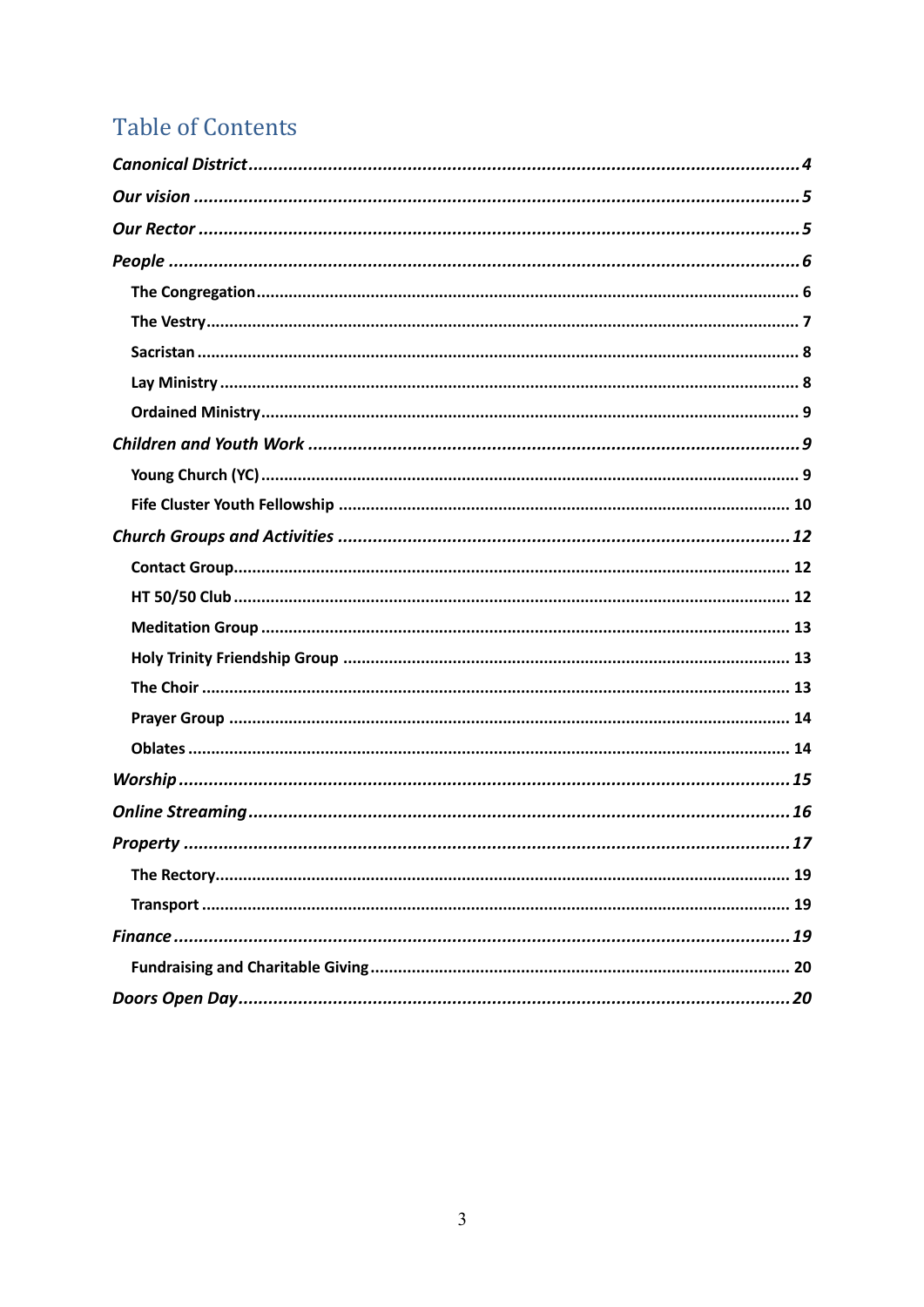# Canonical District

While Holy Trinity Church serves the city of Dunfermline and the landward area of Fife to the west of the M90 motorway, our congregation is drawn from a wider catchment area across Fife.

With good access to all forms of transport links, Dunfermline, which is growing significantly, is a centre for industry and business. Dunfermline is situated in the central belt of Scotland, with great links into many of Scotland's great cities and scenery:

- Edinburgh: 40 minutes
- Perth: 35 minutes
- Stirling: 40 minutes
- Dundee: 60 minutes
- Glasgow: 50 minutes

Dunfermline has much history associated with it, not least being the ancient seat of Scottish royalty and a site of historic and religious significance.

Holy Trinity, Dunfermline is in the Diocese of St. Andrews, Dunkeld and Dunblane of the Scottish Episcopal Church, whose Bishop is the Right Reverend Ian Paton.

Holy Trinity is also part of the St Andrews West Area Council of the Diocese, and it sends representatives both to the Diocesan Synod and the Area Council.



This is the banner displayed throughout the pandemic to emphasise that the church is its people, and we were meeting in alternative ways.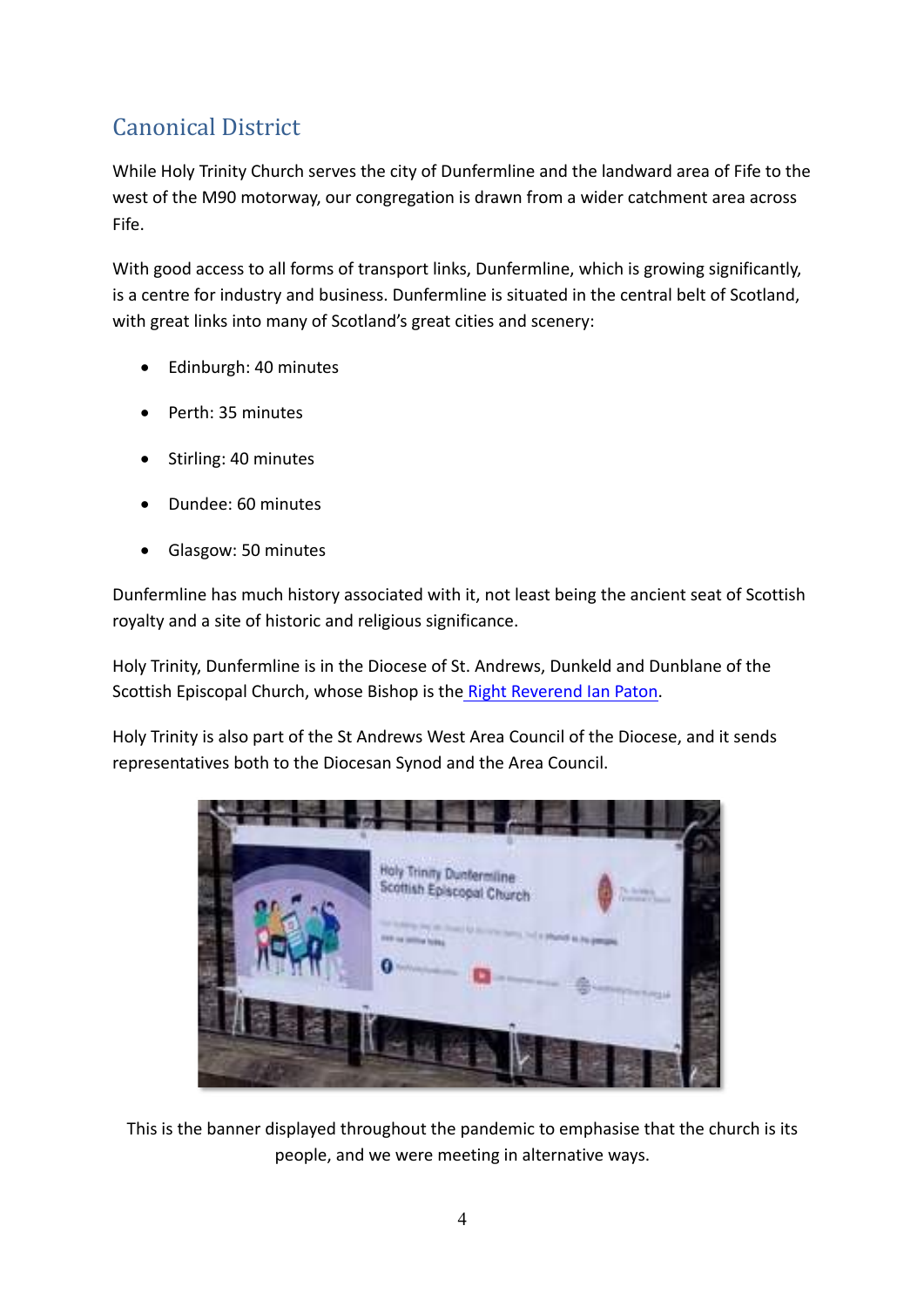# Our vision

In this very diverse and fast changing community we at Holy Trinity believe that churches must work in partnership to appeal and minister to this community. Many individual members of the congregation are involved in the life of the community with a number very active in local voluntary groups.

The church and vestibule were redecorated with two pews being removed to allow a children's area and IT desk to be created at the back of the church. More recently a new sign has been put up at the front of the church, and our new entrance is providing a much more open, welcoming and energy efficient space to greet visitors when they first arrive. Wi-Fi was made available within the office space in the Vestry area of the church, and we are in the process of expanding this to the rest of the building.

# **Our Rector**

We at Holy Trinity look forward to the prospect of welcoming and supporting a new Rector to share in our inclusive tradition of good pastoral ministry and to inspire, support, and develop the life of our congregation, encouraging and building on our many skills and strengths. The new incumbent will work with the children and young people in our communities as well as maintaining and developing the existing links within the church groups, and community.

We are keen to continue with the provision of training opportunities for newly ordained clergy, and those in training.

The appointment is subject to a satisfactory PVG Scheme Record Disclosure (Protection of Vulnerable Groups (Scotland) Act 2007)

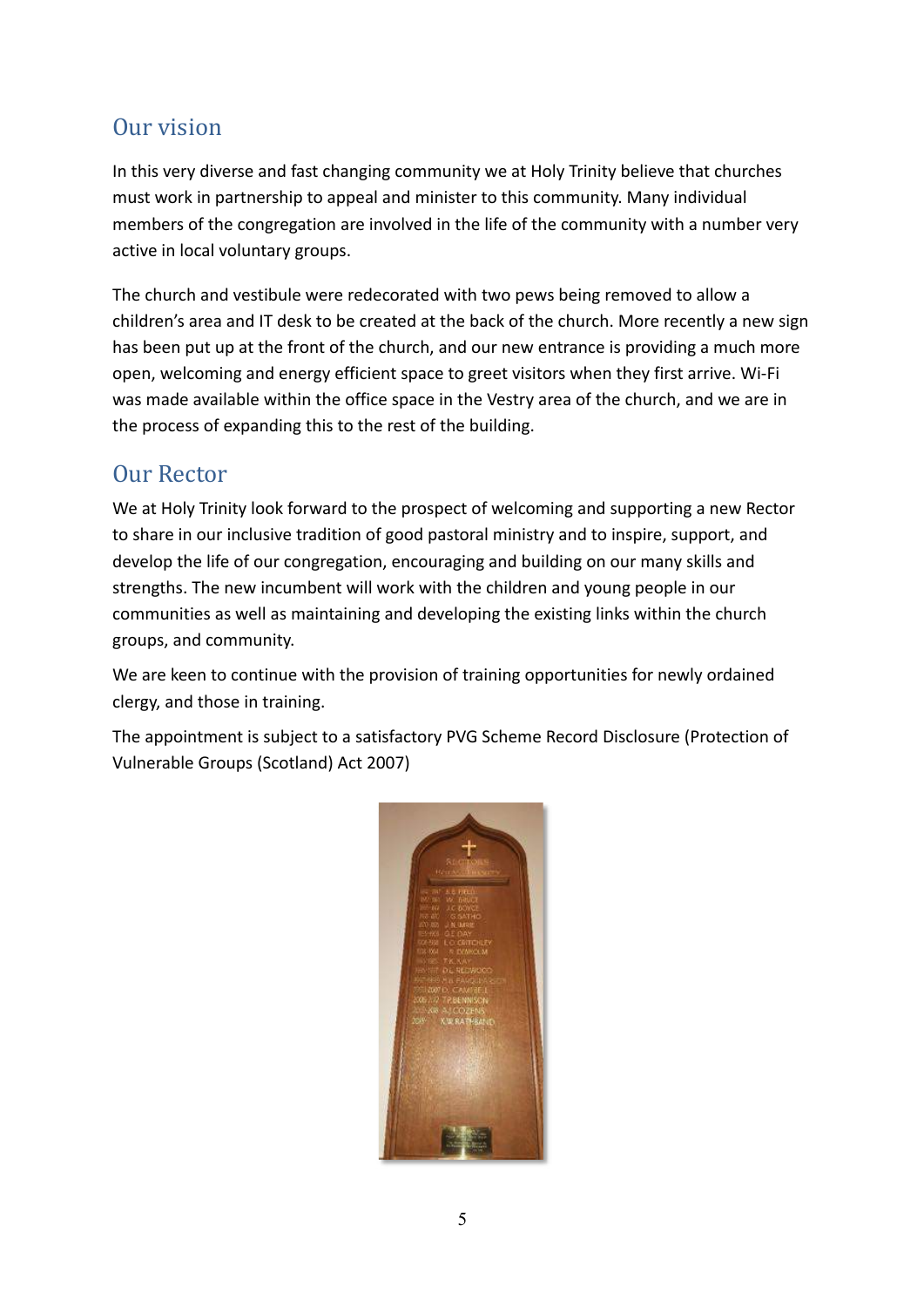# People

### The Congregation

'Having been brought up in the Church of Ireland and then worshipped in various denominations including the Methodist, Presbyterian, Anglican, Church of Scotland and Free Churches whilst accompanying my husband in his various postings within the Royal Air Force, we finally settled down in Dunfermline. Whilst walking in my new town, I noticed Holy Trinity and found my new spiritual home. I was welcomed with open arms and that feeling remains with me today. The HT family are very friendly, welcome all visitors and newcomers and make them feel at home.'

Eve



'We moved into the area from Southern England and set about looking for a local church. From looking at various churches' online presence, Holy Trinity had a comprehensive and informative website that gave us a good picture of what was going on, showing that it had a regular young church for our children, and an active youth fellowship for when they got older - something our daughter has now joined and really enjoys.

Churchmanship wise it also seemed to be striking a good balance between retaining a lot of traditional elements, alongside ensuring that younger people are welcomed and included. The first service we attended was the annual young church nativity, a great example of that blending of all ages in the one congregation. We got a warm welcome on that first visit, and really never looked back.'

Richard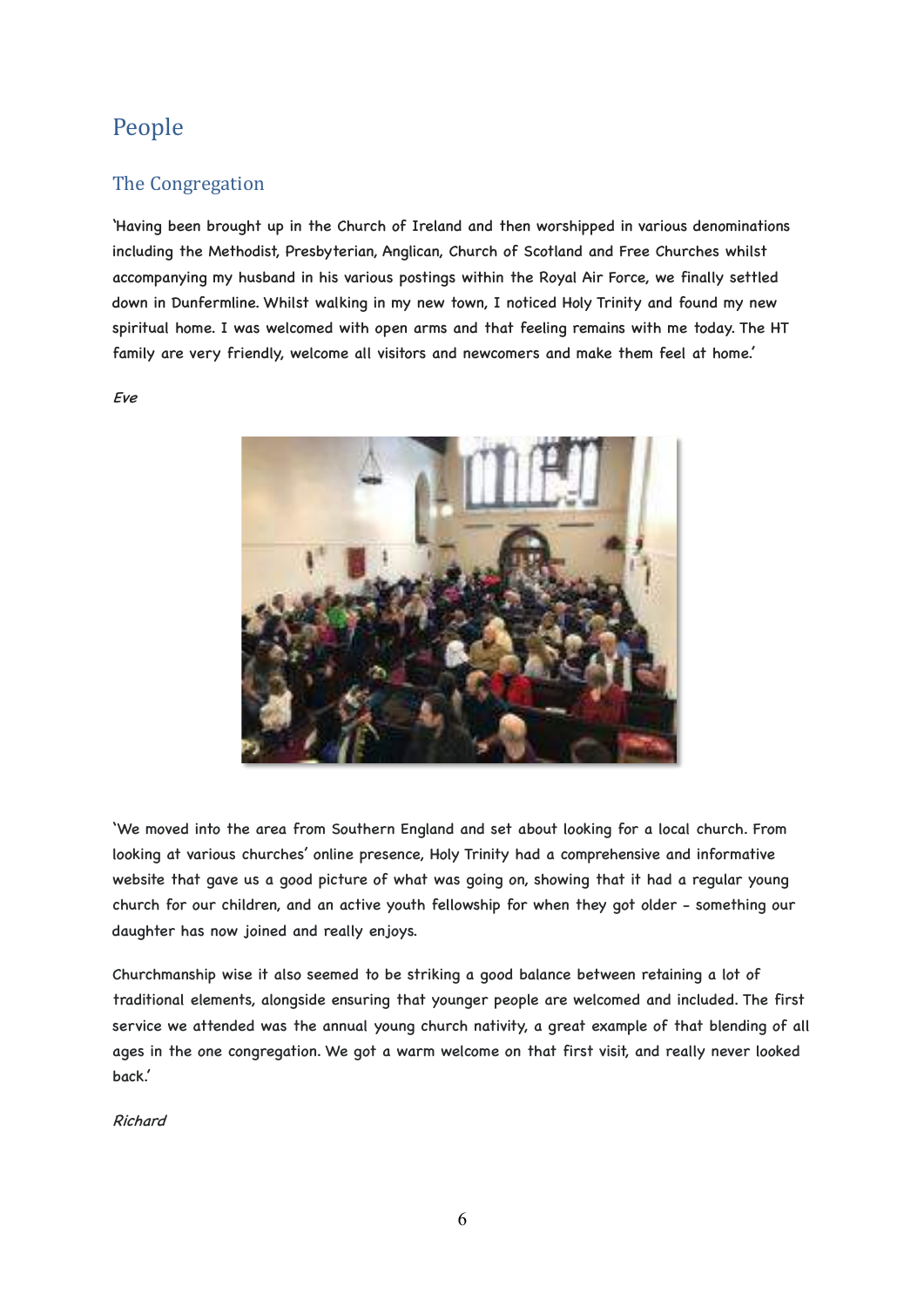In the Diocesan statistical return for 2021 the congregation has 166 members and 100 communicants. Attendance for the Thursday midweek service is between 15 and 25. The pre-pandemic attendance for our main Sunday service would range between 60 and 80 with 100 members attending special services. Currently in person attendance for the Sunday service is around 40, with additional people watching the service online either live or during the week.

In addition, taking the online statistics as at the beginning of May 2022, our impact comprises of over 750 website visitors per month, 90 YouTube subscribers with over 500 views a month of the 300 videos and counting, 50 followers on Instagram with over 100 posts, 188 likes on Facebook with 50 members of the Blether with Holy Trinity Dunfermline social group and over 100 receive the weekly email newsletter and pew sheet.

# The Vestry

Holy Trinity is administered by a Vestry chaired by the Rector consisting of a Rector's Warden (appointed by the Rector); a People's Warden, a Lay Representative, Alternate Lay Representative (elected annually); up to a maximum of six elected members, (elected for three-year terms); a Treasurer and a Secretary appointed by the Vestry. In total the Vestry can comprise of up to 13 members,

An Administrative Assistant is employed to support the Rector and Secretary whose duties amongst others include producing the Order of Service and Pew Sheets each week.

A Safeguarding Officer has been appointed as a non-voting member of the Vestry.

The Vestry meets about ten times a year and reports to an Annual General Meeting of the congregation that is normally held at the beginning of Advent after the Sunday service. Meetings have been held virtually throughout the pandemic and have resumed in person.

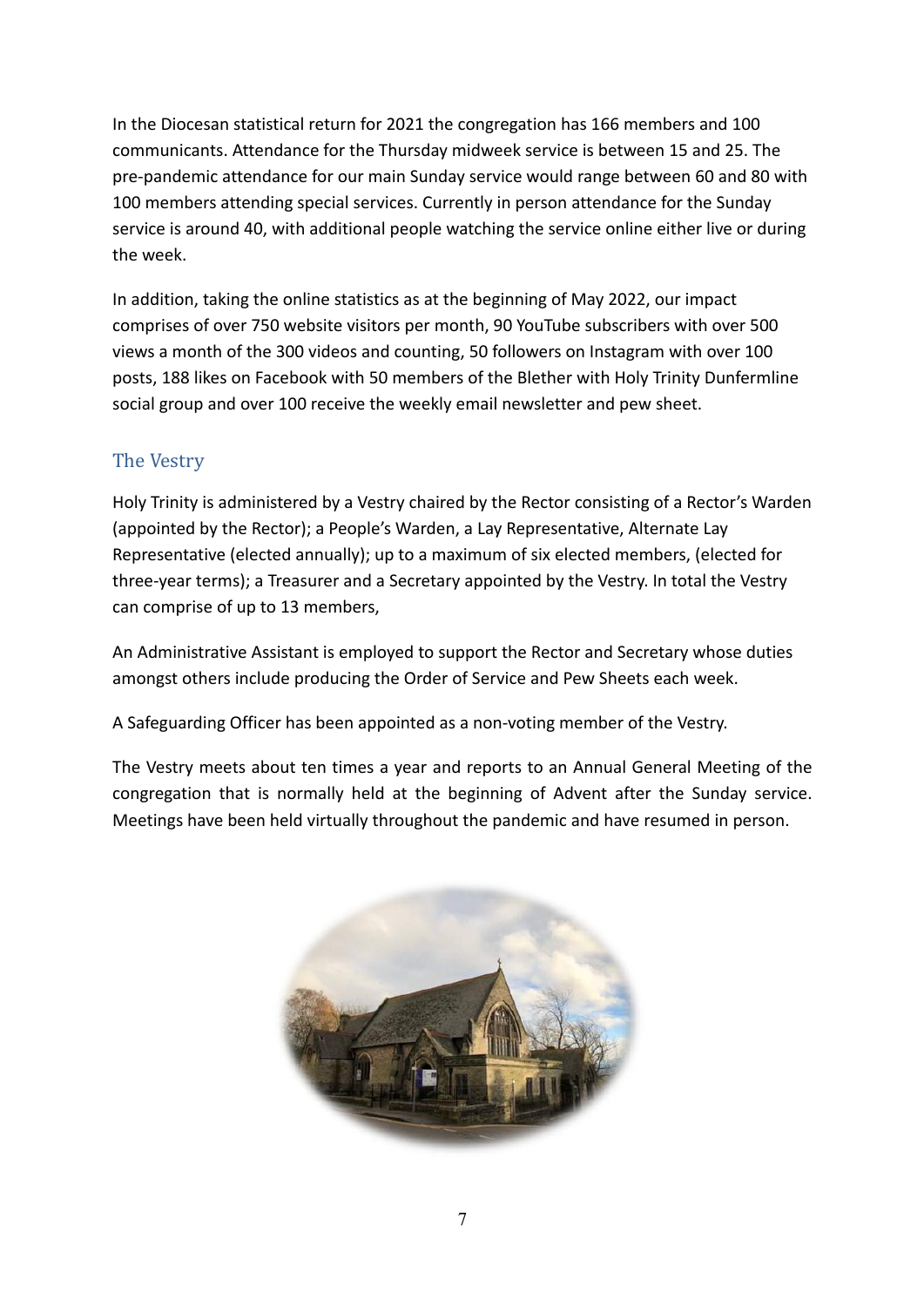### Sacristan

'The post of Sacristan has been filled for many years by people who carry on the tradition of service to the altar. Breads, wine, and candles are always available, and the laundry is done each week.

The altar is prepared for every service and the Sacristan normally clears away after Sunday services. Holy Trinity is well supplied with altar hangings in the liturgical colours and the Sacristan is responsible for the changes.'



#### Frances

Members of the congregation help decorate the church for special services with large floral displays reflecting the season and occasion.



### Lay Ministry

Holy Trinity has a long tradition of lay involvement in services. Lay members of the congregation read the lessons, lead the intercessions, take part in the offertory procession, and are licensed to administer the chalice.

During lockdown many of the congregation recorded the readings at home each week to be included in the live broadcast and the varied offering of online services.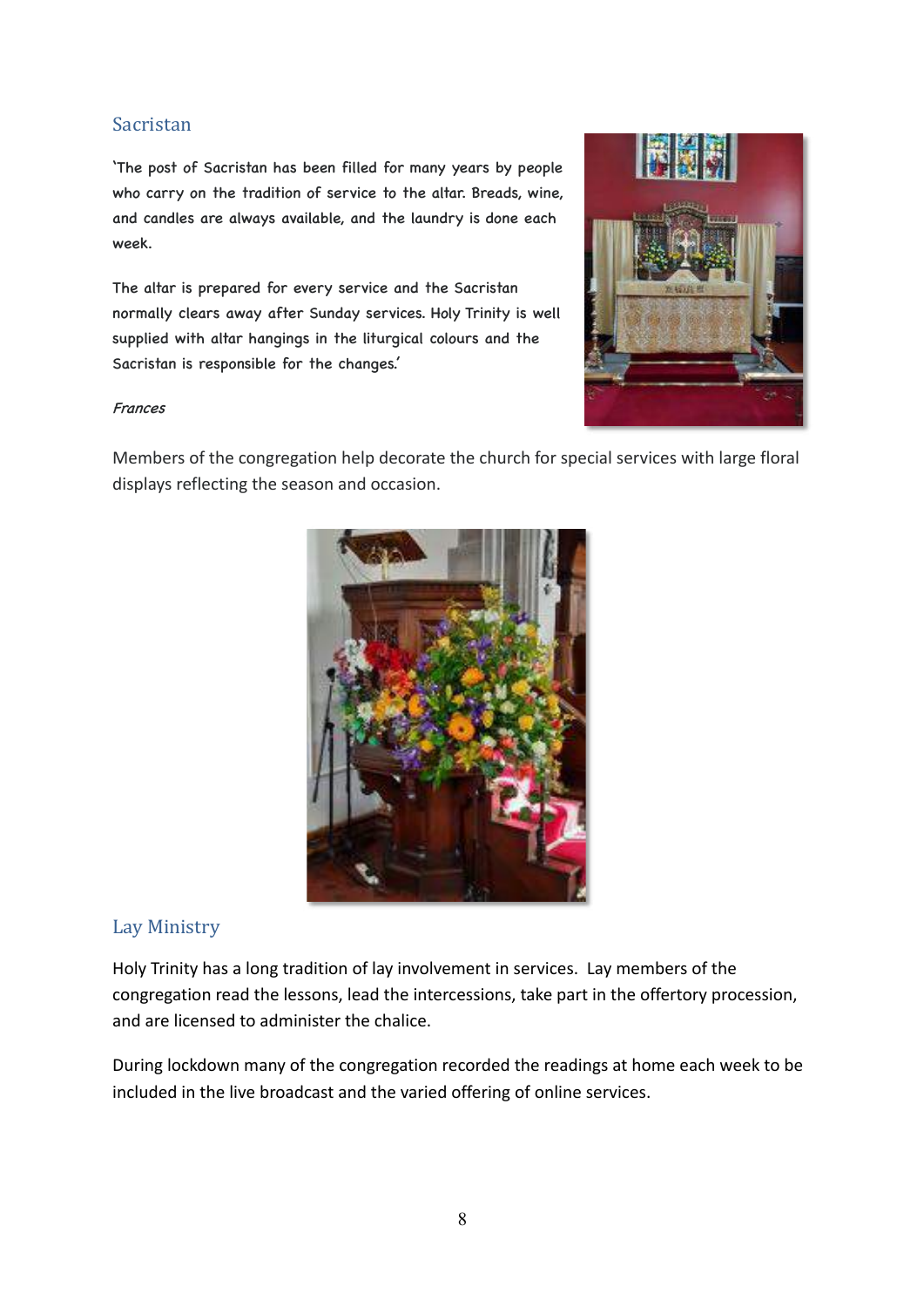Holy Trinity have a team of volunteers who regularly visit local hospitals and care homes for pastoral support and a contact group that keeps touch with the whole community thoughout the year.

The Bishop has also licensed some congregation members to conduct the service of Home Communion from the Reserved Sacrament.

## **Ordained Ministry**

During the current interregnum ministry is being organised by the Diocesan Office. Holy Trinity's interim Rector is Very Rev'd Hunter Farquharson and we are lucky to have welcomed a range of guest celebrants during our vacancy.

# Children and Youth Work

# Young Church (YC)



Prior to the pandemic, Young Church, would meet during the 11am service on a Sunday. The children would sit with their family members during the first part of the service until the Psalm when they would leave the main congregation to go to the hall for child friendly activities. Pre-pandemic Holy Trinity would regularly have several families attending. The church still has contact with

these families, and a number watch our services online, however Young Church has not restarted yet following the lockdown restrictions.

The activities during YC would vary but the basic format included a Bible reading, generally a passage from one of the Gospels, a prayer and craft activity related to the reading/theme. Children were encouraged to contribute: to offer their thoughts and ideas; to ask questions.

All children are welcomed into church for a blessing or communion, and this has continued as restrictions eased.

There are occasional other activities for children and families throughout the year, for example the church recently held an all age Mothering Sunday service, and laid on an Easter Egg hunt on Easter Sunday. YF also take a lead role in all age services.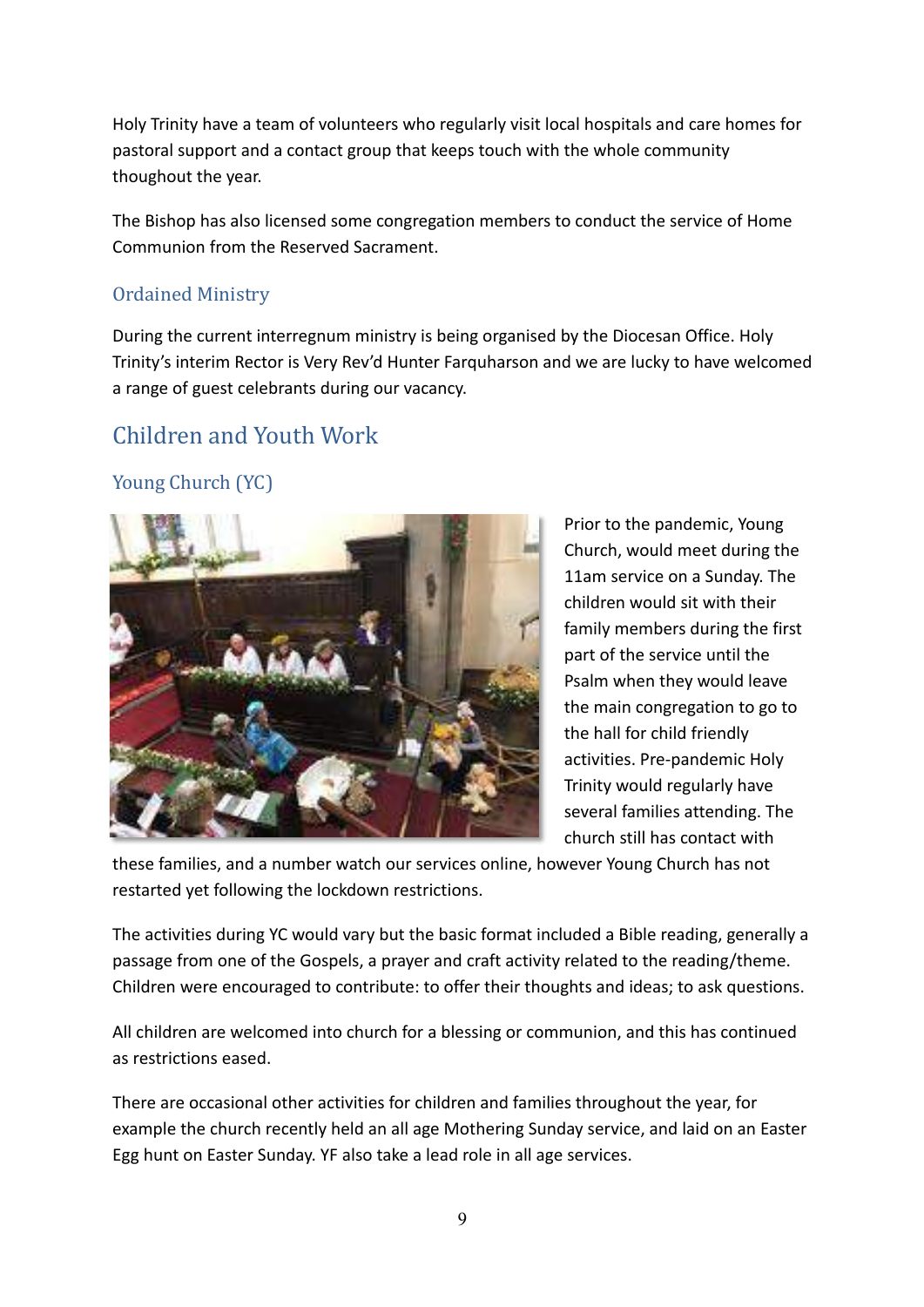The children's area at the back of the church is always available for activities during the service. Young families can make use of the resources and easy access to the vestibule with plenty of room for wheelchairs and/or buggies. This is an area the children feel a great sense of ownership of.



YC and YF have performed a Nativity at Christmas and hosted the 'Good Friday Happening' during Holy Week, when young people come together for

a variety of themed activities, and refreshments and a short act of worship, which has been ongoing for well over 30 years.

# Fife Cluster Youth Fellowship

The Youth Fellowship is a major element in our church family. YF is for young adults halfway through P7 and upward meeting (usually) in the church hall every Sunday during term-times at 6.15pm for around an hour and a half.

YF has a core leadership team of 4, Andrew and Rachel both from Holy Trinity Dunfermline (HTD), James Gardner who is our Diocesan Youth Officer and Rev'd Canon Christine Fraser, Rector at St Peter's Kirkcaldy.

'I walked into the YF just before I went to High School, I still remember the buzz from being surrounded by so many delegates who have become some of my greatest friends. I was a regular church goer with my Mum, but this was a much larger group, some of whom never went to church but all of whom had a faith.'

All my memories are about having fun, messing around and never taking anything too seriously. Being able to chat, mess about and joke with the Rector meant I wanted to be at church, to be part of a community. I felt as valued as anyone else, and I was, if not more so.

Through YF and those Sunday night adventures and trips I was encouraged to explore my faith, attend the Provincial Youth Camp and that's where I became the Christian I am today. It's why I help run the group now which has ranged from as few as 4 to as many as 30 young adults all of whom grow and develop as people but also in their faith.'

#### Andrew

Members of the group are encouraged to attend Diocesan and Provincial gatherings, including the provincial youth week and to serve on the Diocesan Youth Committee.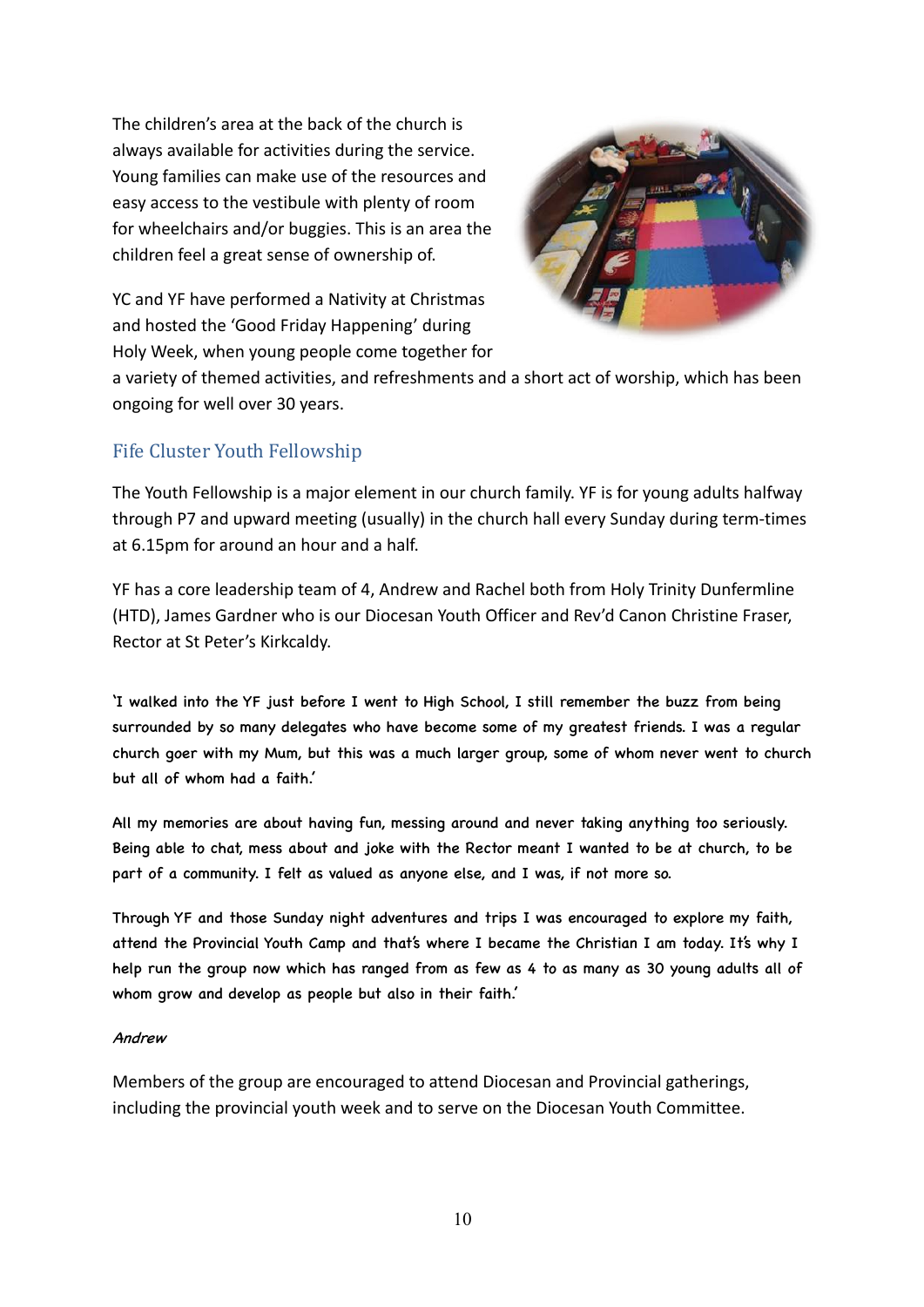Some of the group wrote down what YF was:

'YF is a fun, welcoming group of young people that meets every Sunday during term time.'

'YF young people meet and have fun doing activities and are encouraged to expand their minds and express themselves and their faith.'

'A place where young people can be comfortable in their own skin and find new friends, new character in themselves, growing and bringing together delegates in faith.'

'YF is a young people's group that comes together each Sunday during term time to take part in activities and is a safe place to explore what the Christin faith means to us and how we can show our faith in our daily life and build God's kingdom in this part of Fife.'

'Fife YF are a group that plan and lead services in Holy Trinity, St. Peter's, Kirkcaldy as well as other churches and occasionally the cathedral. We represent the church at Diocesan and Provincial level, planning events and bringing our group of young people to meet with others across the country.'

Members of YF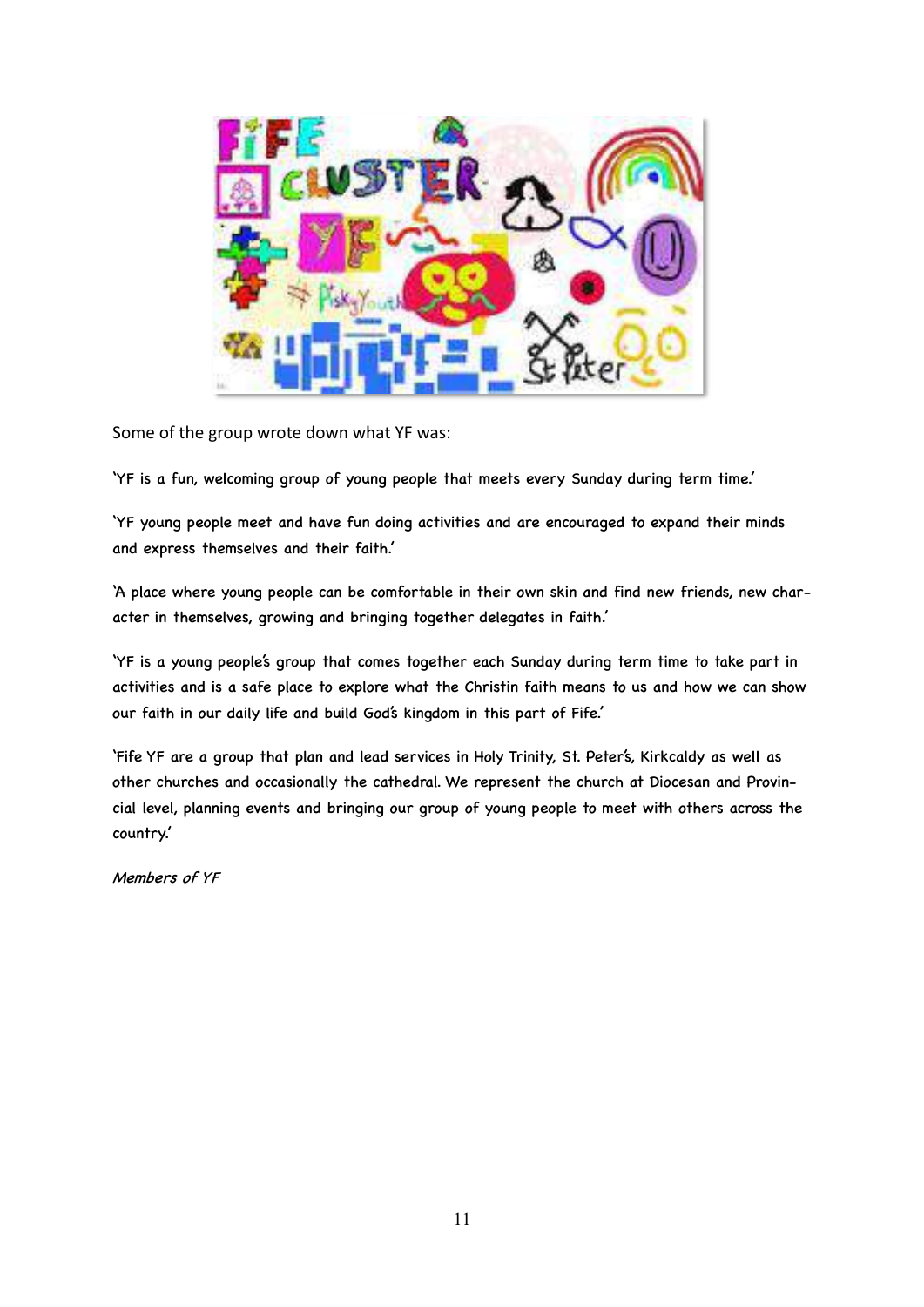# Church Groups and Activities

'Holy Trinity's traditional church activities are also complemented by a wide range of exciting and forward-looking initiatives. For example, young members of the congregation have made coronavirus masks, seasonal floral wreaths, and bug hotels in aid of church funds. We have also supported the volunteer activities of some of our young people in their work towards the Duke of Edinburgh scheme.'

Chris





### **Contact Group**

'We in the Contact Group keep an eye on the wellbeing of anyone in the congregation who would appreciate contact from one of our members. Any new member of the congregation is asked if they would like to be included. A list containing their preferred contact details is kept up to date and any issues highlighted at regular Contact Group meetings.

Some like regular contact, some just wish to be more relaxed about it and say hello in church. If anyone in this category is missing from church for any period, we would then get in touch to see if they need assistance.

This is a wonderful way for everyone to feel involved, to keep an eye on the more vulnerable and look after each other.'

Yvonne

### **HT 50/50 Club**

This group was set up to raise funds for the church. It has 99 subscriptions from 75 subscribers. The draw is made monthly, and their AGM is conducted prior to the church AGM.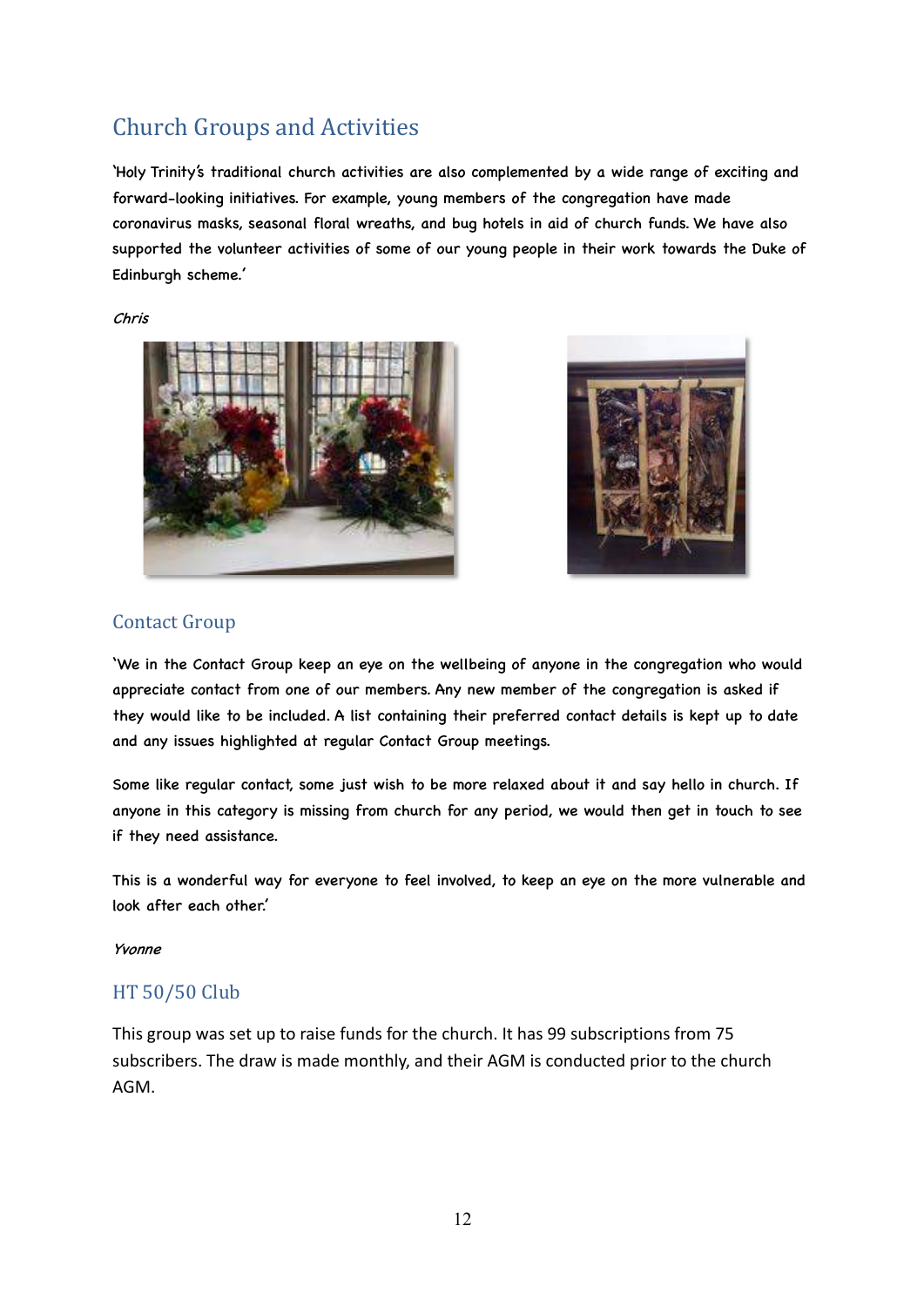# **Meditation Group**

'We have been meeting every week for several years now. We get a lot of benefit from the quiet time of prayer and meditation and our discussion after is always wide ranging as we come from a mixed ecumenical background.'

#### Linda

# Holy Trinity Friendship Group

The Friendship Group enables social activity between members of Holy Trinity congregation and offers outreach to friends and guests.

It meets once a fortnight on a Monday evening in the church hall for talks by invited speakers with Q and A sessions followed by refreshments.

The group hold seasonal lunches and teas, themed dinners, Burns Supper, international feast, a Christmas party and the annual Pancake party and quiz.



'For my wife and I, as recent newcomers to Holy Trinity, it has proved to be an excellent way of getting to know members of the congregation with whom we might otherwise have had little contact beyond the regular Church services.'

#### David

### The Choir

Holy Trinity has a choir, supported predominantly by a beautiful Hamilton pipe organ, and is led by the Director of Music and organist who currently prepares the music for services.

'We are an enthusiastic SATB choir that supports the congregation with hymns and the sung eucharistic services. We extend that musical offering to reasonably regular post-communion anthems.

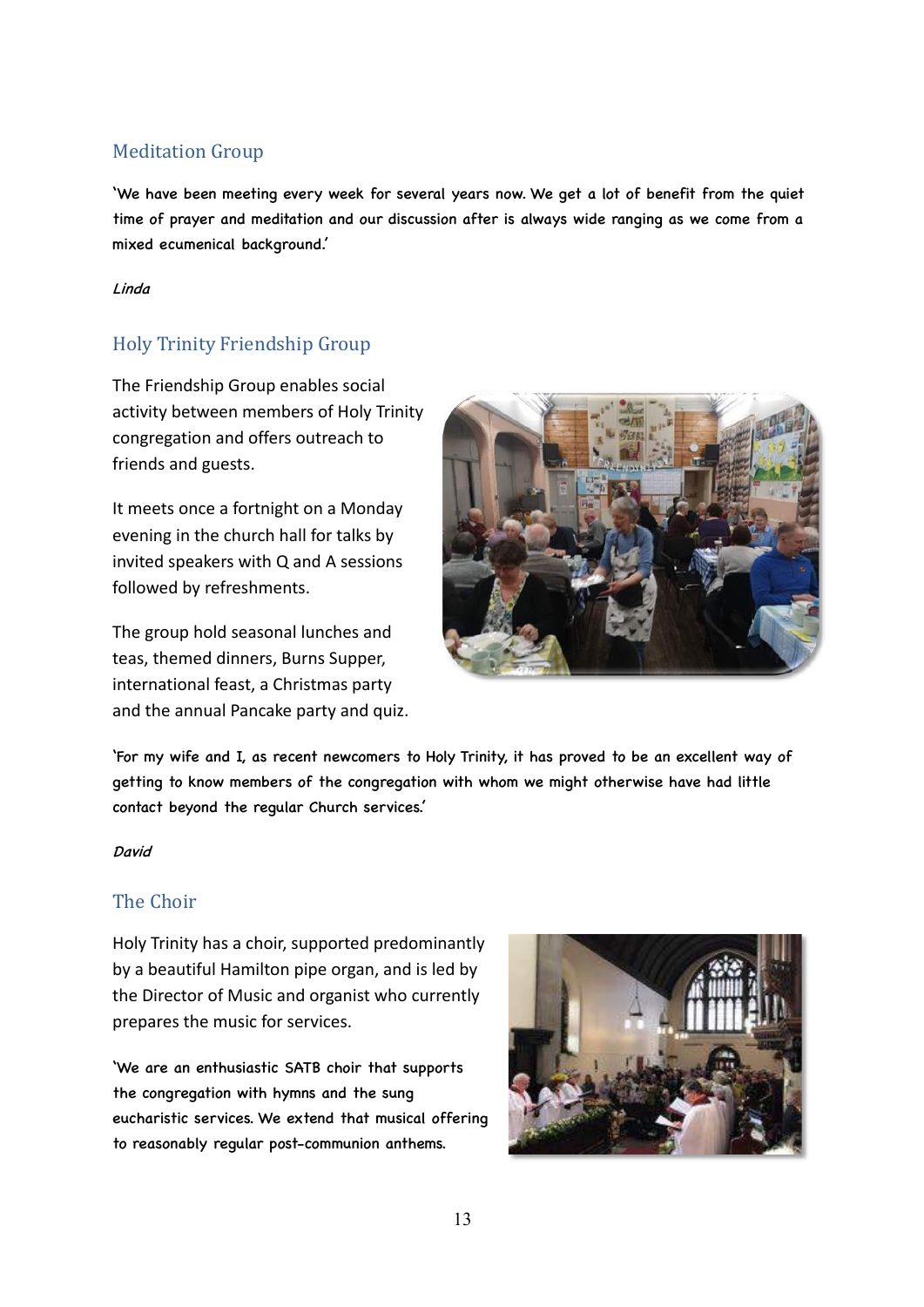Twice a year we have arranged a reflective Words and Music service, one for Advent, one for Lent where we intersperse short readings with musical offerings as well as communal hymns, walking the way of Christ over these two seasons.

We rehearse weekly for a short period after the main Sunday service, and frequently get together socially to share food and chat.'

#### Brendan

### Prayer Group

Prayer is central to faith and the prayer group is a modest gathering of around 10 individuals committed to praying for each other and our wider community.

Prayer groups operate with different structures, but the important thing is the group are all there to support each other. The group currently meet online every couple of weeks for evening prayer which is compiled by some members of the group to bring different ways of prayer, fellowship, and worship.

'What unites prayer groups is that requests for prayer are gathered and then prayed for by numerous individuals over a period of time, uniting in faith, support, and love for the community. Requests can be anonymous, from people in the church community or friends and family we do not know, just anyone that needs held dear for whatever reason. Any request is made in sacred trust and is kept confidential but raised to God by our group and each member individually in their time with God.'

#### Rachel

### **Oblates**

'We are a group of committed Oblates of St Benedict affiliated with various monasteries that meet monthly in the church hall. The evenings for a snatch of monastic life, reconnecting us with each other and with our parent communities.

We pray vespers together, enjoy a little light supper while we study something from the Benedictine tradition, and finish the evening with compline.

While the majority are confirmed Oblates, the meetings are open to anyone interested in Benedictine spirituality, the Oblate way of life.'

#### Brendan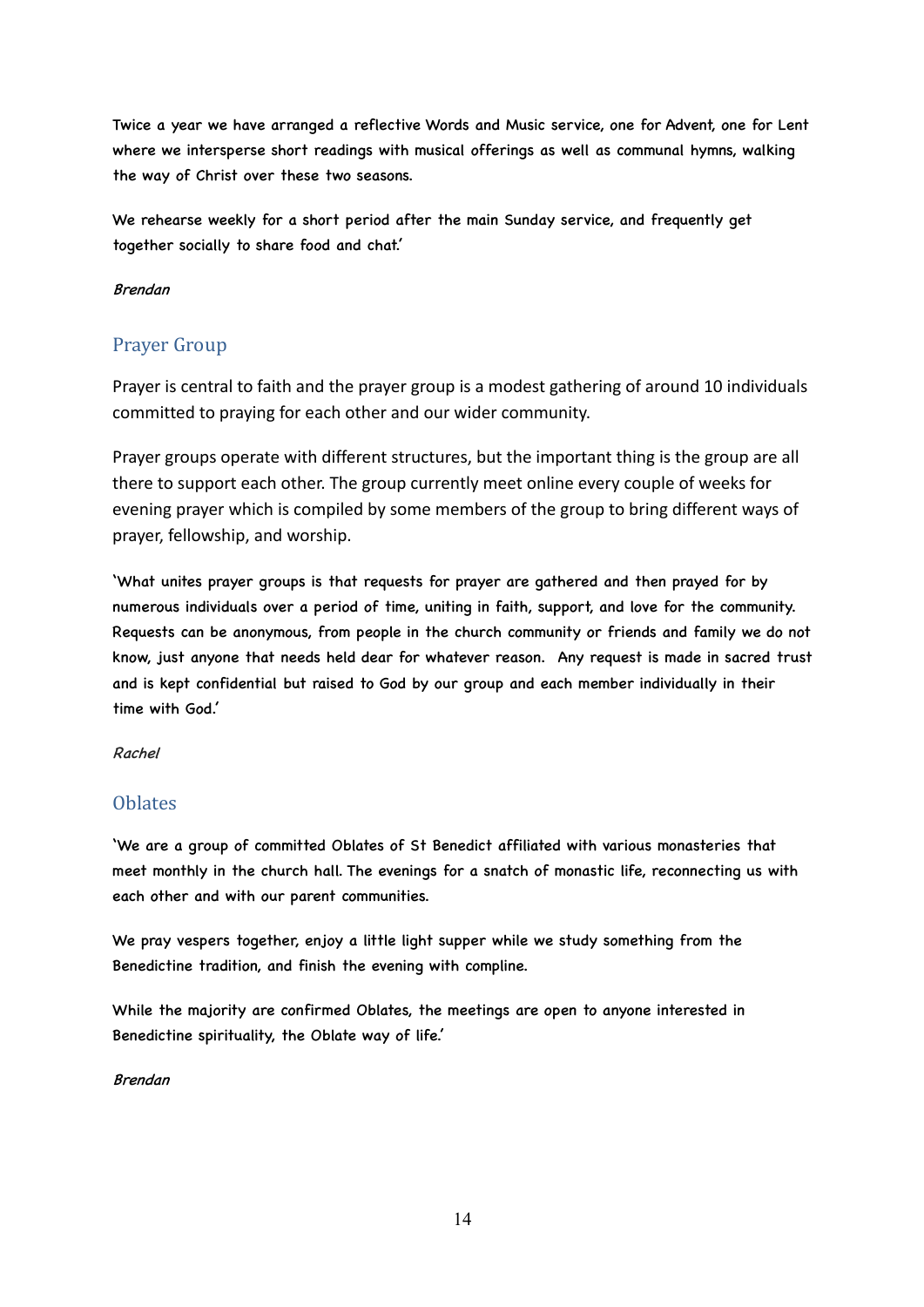# Worship

Worship varies between traditional and modern forms of service, prior to the pandemic and interregnum Holy Trinity had an early Holy Communion 8am service on the first Sunday of each month. Our main service is a sung Eucharist at 11am every Sunday which is accompanied by an organist and choir. There is an alternate Said Eucharist or Service of the Word every Thursday at 10:15am.

In the past church members have assisted in the planning and leading of alternative, innovative forms of worship such as All Age Services, Taizé worship and services during Holy Week.

On a Thursday morning the service usually attracts a core of between 15 and 25 people. The church hall opens for refreshments after both services which allows people to chat, which is important especially for those who live on their own.



Life Events

Holy Trinity, Dunfermline has good ecumenical links with the Roman Catholic church, Church of Scotland, naval chaplaincy and interfaith work with the local Mosque and a range of other faith communities.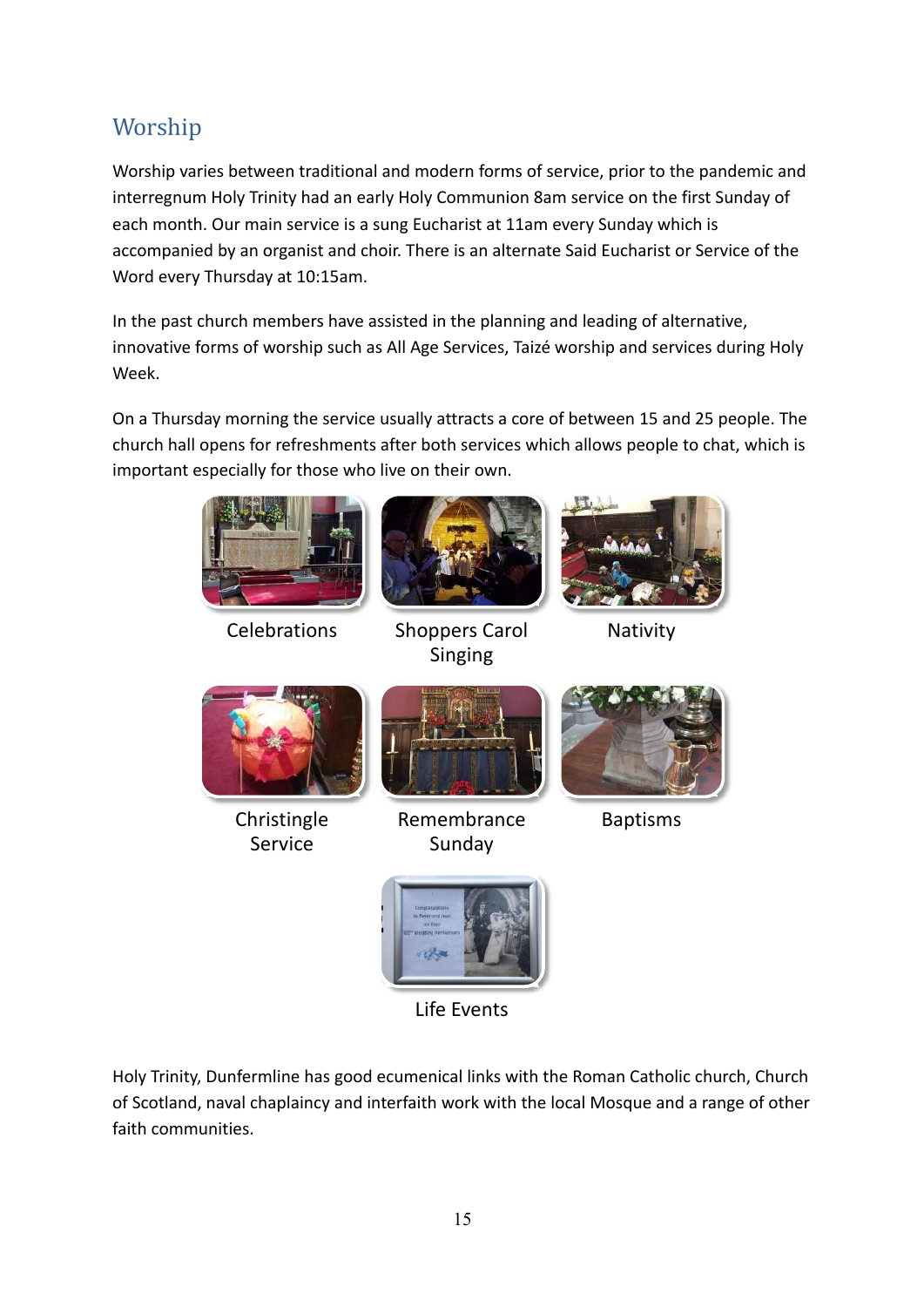The church has a good relationship with the Baptist Church next door and, from time to time have used their hall, for events and big services.

The vestry are in the process of reviewing the potential to upgrade our facilities to be better suited for pilgrims.

'Before lockdown hit, some of us were hoping to take part in a walk along the Pilgrim's Way together with other churches. We still hope to do this later in the year and would like our church and hall to be available as a stopping point for rest and refreshments for those undertaking the Pilgrim route.'

Linda

# **Online Streaming**

Holy Trinity had an active online presence even before the pandemic, with a comprehensive website, and a presence on social media.

The vestry very quickly decided that we needed to continue with live services during lockdown - we felt that the Eucharist in whatever form was a community act, and therefore it needed community participation, something that wouldn't happen if we merely posted a video recording of a eucharistic service. That decision very much drove the way we went technically.

Initially the broadcast was based on a Skype call streamed to YouTube. Later in the pandemic the team got quite adept at this, dropping in videos of members of the congregation reading the lessons, and recordings of the organist playing hymns.

Following consultation with the Vestry, and a recommendation of an installer from our friends at Dunfermline Abbey, the church invested in a permanent camera system for Holy Trinity consisting of three movable and zoomable cameras, and an affordable video control unit at the back of the church, and we have continued live streaming of services since we returned to Holy Trinity.

'Although many of our viewers are members of the congregation, we have attracted viewers from outside the area, some are friends and family of church members, but we also have former church members who have moved away, but for whatever reason attend Holy Trinity virtually via the live streamed services from across the world.'

Richard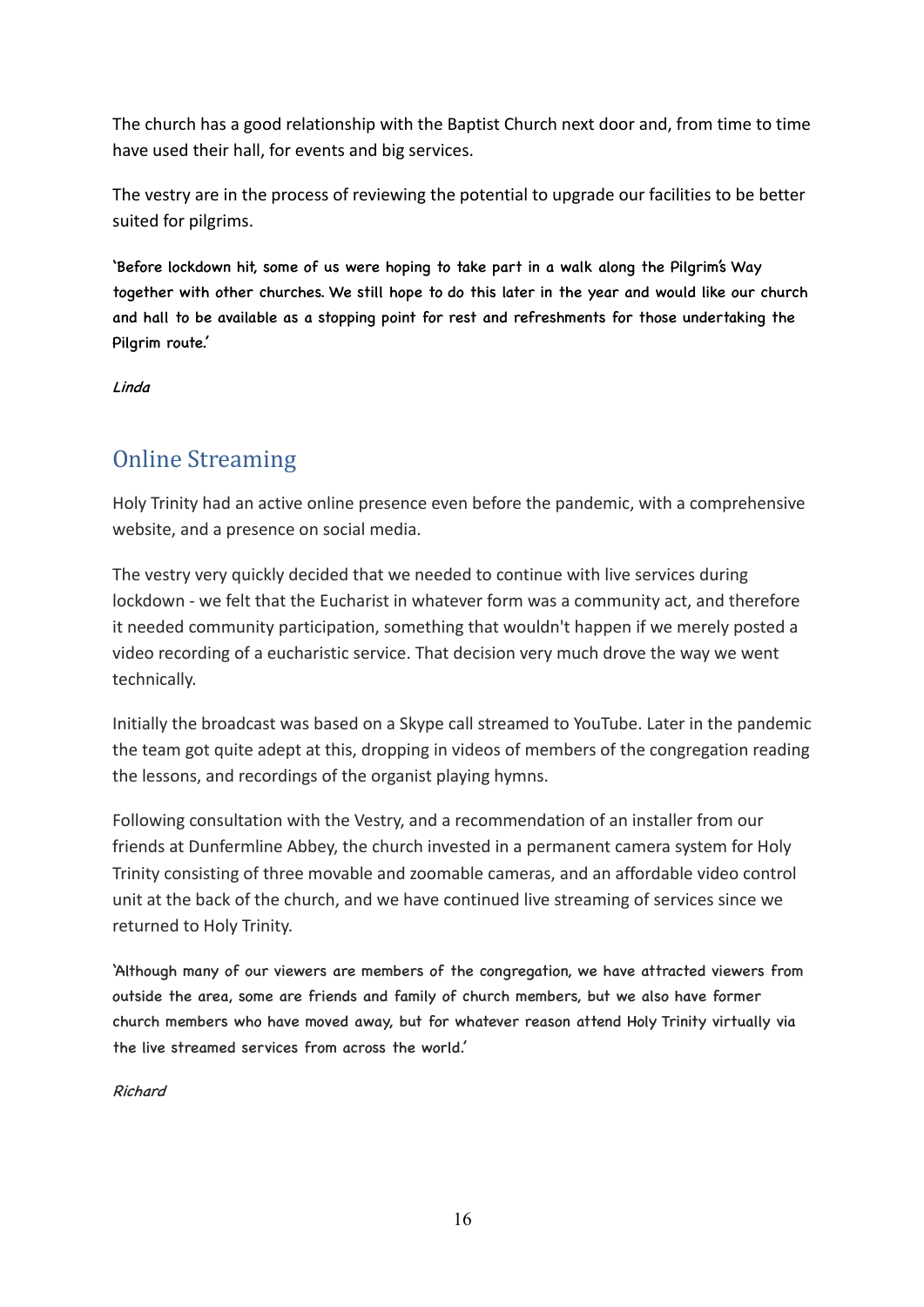# Property



Holy Trinity, a B listed building, is a town centre church, built in 1891. The church has been well maintained and the last quinquennial survey held in October 2019 found only minor issues.

The church hall, which is adjacent to the church and is part of the same premises, is used by the congregation and community groups. The church and church hall are both centrally heated.

The fine Hamilton, two manual, tracker-action pipe organ, originally built in 1830 and installed in 1891, was extensively refurbished in 1994 and 2017. The work was mainly to refurbish the touch box, which was malfunctioning, and which was also very difficult to

access for ongoing maintenance. To aid future work on the touch box it was relocated to a more accessible location and the necessary tracker action was added.

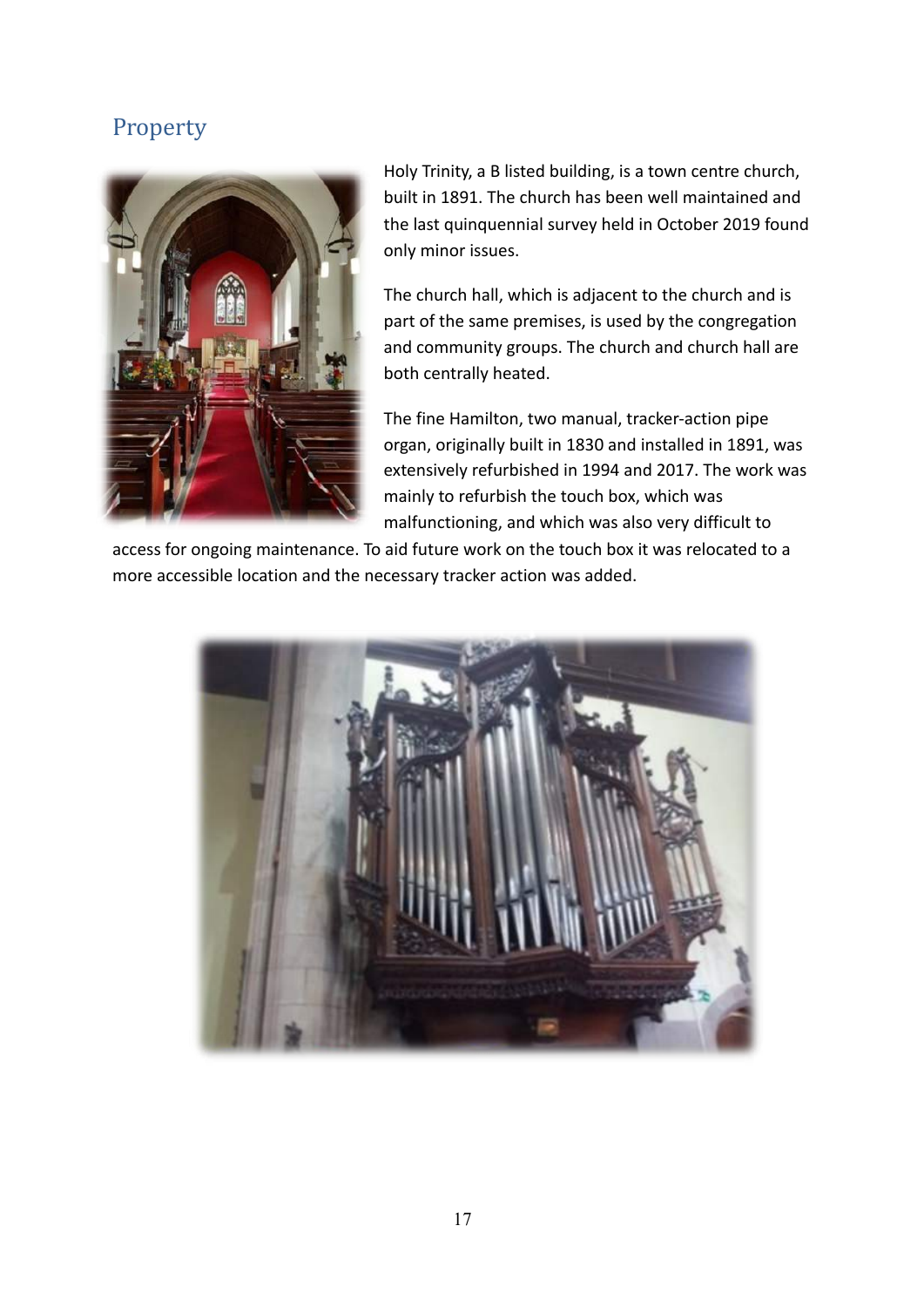The theme for recent improvements to the church building has been to open outwards and provide a warmer welcome, and creating new spaces in the church.

The first of these in 2019 was to replace the wooden panels in the west door to the Nave with glass to provide an open view into the church from the vestibule.

'2021 saw the addition of new glass doors at the entrance to the porch. As well as improving the appearance of the entrance these doors allow the main doors to be open and visible whilst keeping out the elements through the colder months.'



Jack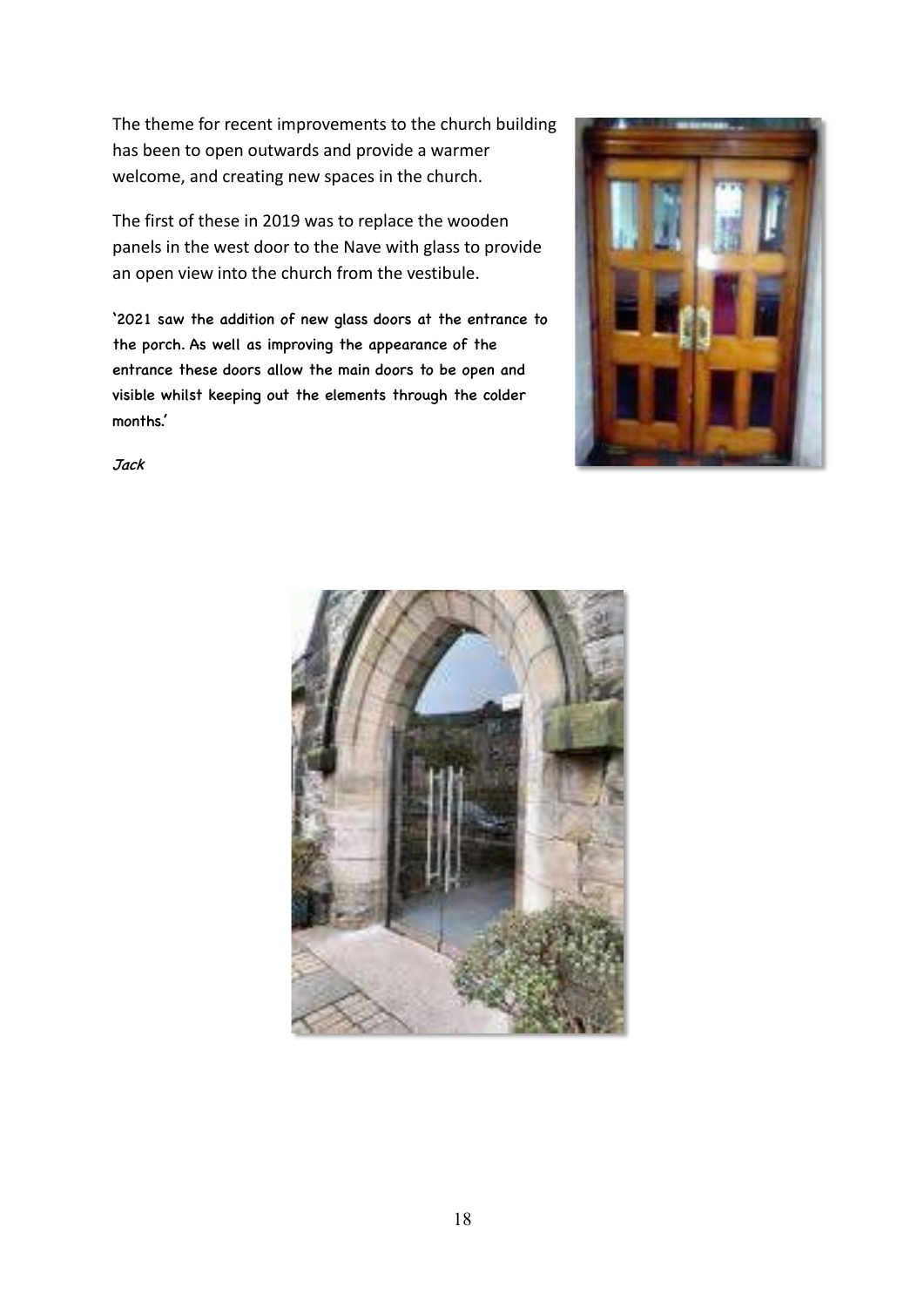## The Rectory

The rectory is a modern detached house, with four bedrooms, a kitchen, lounge/ dining room and a study.

There is a large private garden at both the front and rear of the property. It is well located on a small estate about a mile from the church and town centre and within walking distance of the railway station, local schools, and supermarket with a large public park between the rectory and the church.



The Rectory was extensively redecorated in 2018 but the Vestry will consult with the new Rector with a view to carrying out any necessary further work before occupation.

### **Transport**

It is expected that the Rector provides their own car. However, the Rector is paid a mileage allowance.

Dunfermline has extensive local bus services, and regular longer distance rail and bus links across Scotland and beyond.

# Finance

Holy Trinity meets its expenditure from a combination of regular giving by the congregation and from its reserves. The finances are reviewed regularly by the Vestry. Major items of expenditure have typically been met through fund raising. Most recently, the church funded redecoration of the Church, the new main doors and installation of audio/visual/IT systems with the assistance of funds raised from the congregation, donations and from external grants.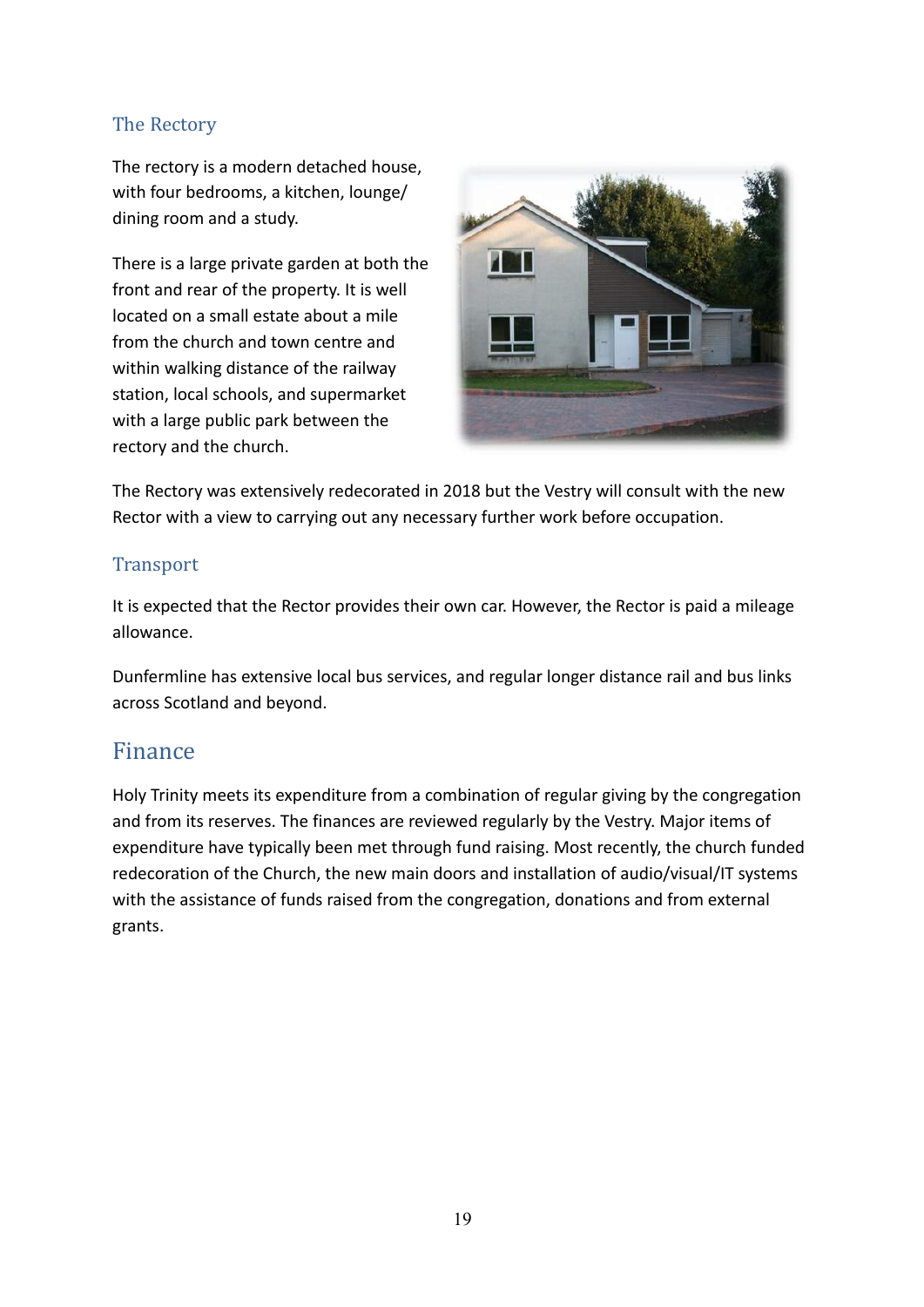# Fundraising and Charitable Giving

Holy Trinity has monthly collections for nominated charities and hold regular fundraisers throughout the year. One member of the congregation completed part of the local 2021 Pilgrim's Way pilgrimage in aid of Christian Aid.

'Part of our outreach/care for others is our monthly charitable collection, each charity chosen by a member of the congregation. These include both small local charities and large national charities. Regular support is given to the Mission to Seafarers, when the congregation supply knitted gloves, hats and scarfs, the local Foodbank and the Scottish Poppy Appeal.'

Eve

# Doors Open Day

The Church participates in the Fife's annual Doors Open Day and welcomes members of the public to explore our historic church building.

Fine Victorian church from 1891 by architect Rowand Anderson who also encased the attractive Hamilton two-manual pipe organ. Enjoy the peaceful atmosphere of this fine ecclesiastical building, and explore the features, including the fine reredos, and the lovely Kempe & Wilson windows.

https://www.doorsopendays.org.uk/places/fife-doors-open-days-west/holy-trinitydunfermline/

### The Diocesan Profile can be found at:

https://standrews.anglican.org/wp-content/uploads/2017/08/Diocesan-profile-2017\_.pdf